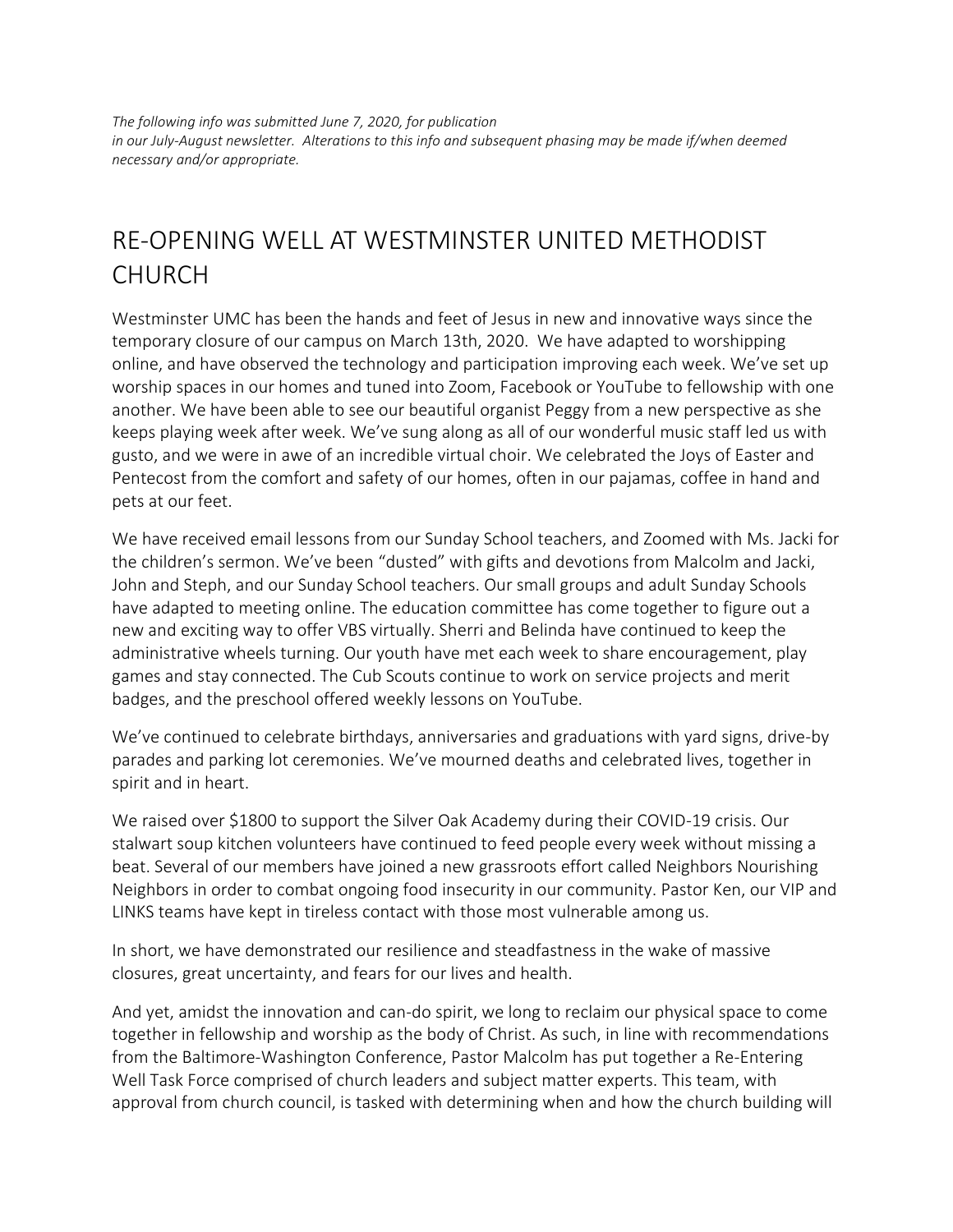be reopening. The Task Force is using recommendations from state and local legislators, the CDC and the Local Health Department. Given the uniqueness of our congregation and campus, our process of re-opening will not directly mirror that of state and local governments.

We anticipate the life of the church to continue to be shaped, at least in part, by COVID-19 until the end of 2020, and most likely into 2021. We will be evaluating what worship, preschool, and overall building usage will look like for as long as necessary, while continuing to do our part as a faith community to prevent the spread of COVID-19 and to care for each other and the community. The Re-Entering Well Task Force has put together a Phased Re-Opening Plan, which is outlined in the attached table. It is unlikely that our re-opening will move in a linear fashion from Safer At Home to Phase 3 in a neat and tidy progression, but will be a long process of opening, closing, evaluating and re-evaluating.

In addition, the Task Force put together the following guidelines once we begin to re-open the church campus:

## SOCIAL DISTANCING GUIDELINES FOR ENTERING THE CHURCH CAMPUS

- If you are experiencing a fever, cough or any other symptoms of illness, stay home.
- Virtual worship, meetings, fellowship and education will continue to be offered for anyone who prefers to continue staying at home.
- Initially, space will be limited to 60-75 worshipers depending on family size. We encourage you to RSVP for worship via the SignUpGenius email that will be forthcoming.
- You are encouraged to take your temperature at home prior to coming to the church campus. All staff and volunteers will have their temperatures taken when they arrive at church, prior to serving. If someone has an elevated temperature, they will be sent home.
- Social distancing of 6 or more feet will be practiced while on campus. The sanctuary and surrounding areas will be clearly marked to ensure social distancing during worship.
- Proper hand hygiene and mask-wearing is expected of anyone entering the building. If you are unable or unwilling to wear a mask, you will be asked to worship or gather virtually.
- Hand sanitizer will be available at all entry points and in strategic places throughout the open section of the building.
- Everyone is encouraged to bring their own masks. Cloth masks with the WUMC logo will be available for purchase. A limited number of disposable masks will be available for anyone who needs one.
- Only two entry-points will be unlocked for access to the building on Sunday mornings: the main front entrance and the entrance to the chapel. The chapel entrance should only be used by those with mobility issues. Trained greeters will be located at each entry to guide people to the sanctuary.